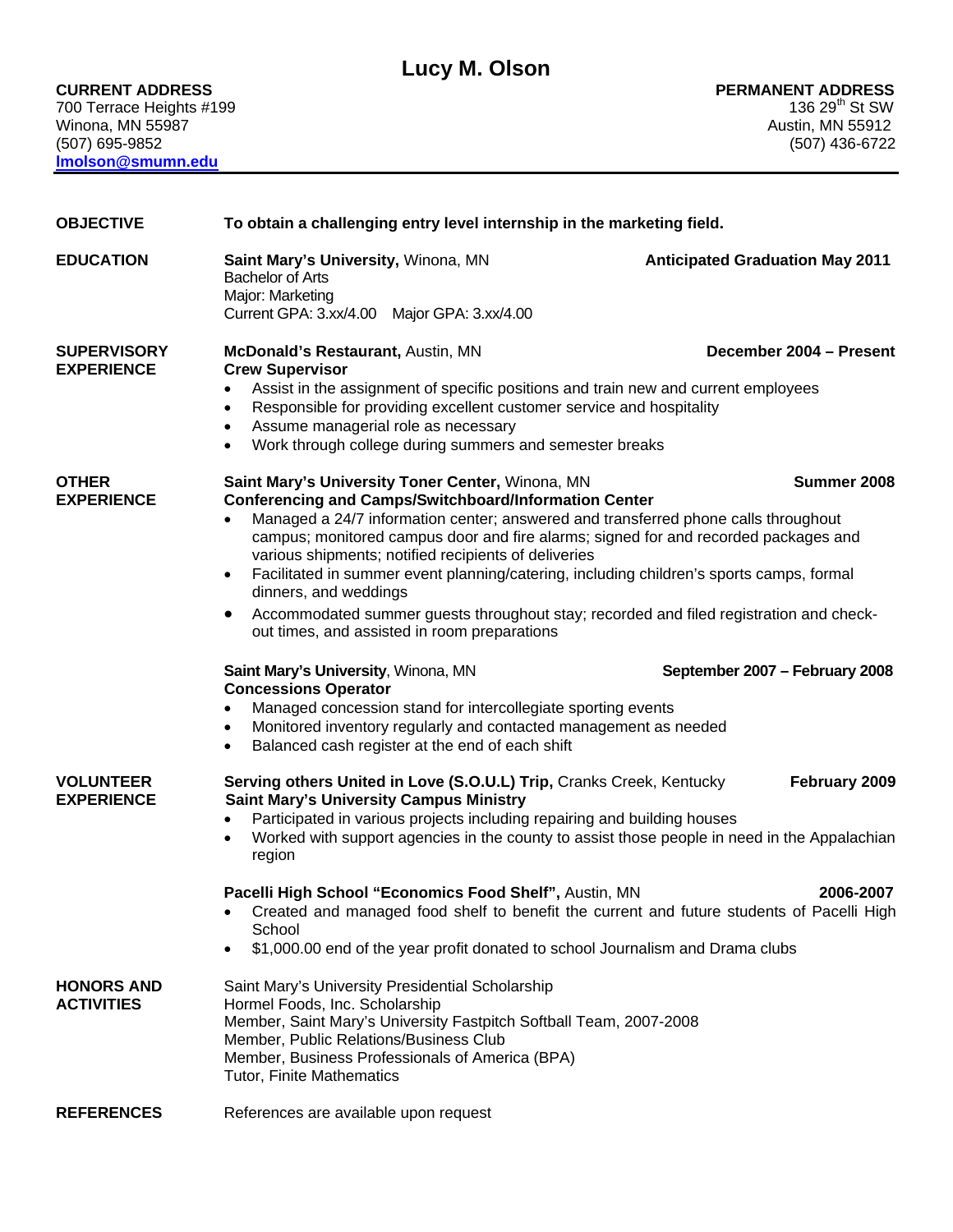### **Alex D. Owen**

700 Terrace Heights ● Winona, MN 55987 ● (507) 325-0879 ● aowen@smumn.edu 100 Hawkeye Rd S ● Monticello, MN 55362 ● (712) 2695-3205

| <b>EDUCATION</b>                       | Saint Mary's University of Minnesota, Winona, MN<br>Major: Criminal Justice<br>Cumulative GPA 3.5/4.0                                                                                                                                                                                                                  | Graduation Date: May 2009<br>Major GPA: 3.6/4.0 |
|----------------------------------------|------------------------------------------------------------------------------------------------------------------------------------------------------------------------------------------------------------------------------------------------------------------------------------------------------------------------|-------------------------------------------------|
|                                        | Relevant coursework: Introduction to Criminal Justice, Crime and Delinquency, Law<br>Enforcement Professionalism, Police Process, Correctional Process, MN Criminal Law,<br>Advanced SPSS, General Psychology, Abnormal Psychology, Drugs in American Society                                                          |                                                 |
| <b>INTERNSHIP</b>                      | <b>Sheriff's Department Internship</b><br>Kandiyohi County Sheriff's Department, Willmar, MN<br>Patrolled with Deputies and observed calls, assisting when possible<br>Learned how a Sheriff's Department functions on a daily basis<br>Obtained 350 hours of experience over the summer                               | Summer 2008                                     |
| <b>WORK</b><br><b>EXPERIENCE</b>       | <b>Grounds Crew</b><br>Monticello Country Club, Monticello, MN<br>Assisted in maintaining golf course<br>$\bullet$<br>Operated maintenance machinery daily<br>Helped fix maintenance equipment                                                                                                                         | Summers 2006 and 2007                           |
|                                        | <b>Distributor</b><br>Dahlheimer's Distributing Co., Monticello, MN<br>Assisted in loading and unloading deliveries                                                                                                                                                                                                    | Summer 2006                                     |
| <b>LEADERSHIP</b><br><b>EXPERIENCE</b> | <b>U-16 Boys Soccer Coach</b><br>Monticello River Eagles Youth Soccer Club<br>Responsible for organizing and running practices for U-16 boys team<br>Communicated with parents about practices and events<br>$\bullet$<br>Utilized leadership skills and playing knowledge to help team reach 2006 State<br>Tournament | Summer 2007                                     |
|                                        | <b>Men's Summer Soccer Team Coordinator</b><br>Summer 2006<br>Monticello, MN<br>Coordinated schedule for men's soccer league<br>Organized games at various locations with other coordinators<br>Helped maintain the soccer fields                                                                                      |                                                 |
|                                        | <b>Middle School Lacrosse Coach</b><br>Monticello Middle School, Monticello, MN<br>Responsible for organizing and running practices for the boys' middle school team<br>Communicated with parents about practices and games<br>Organized games with other coaches                                                      | Summer 2005                                     |
|                                        |                                                                                                                                                                                                                                                                                                                        |                                                 |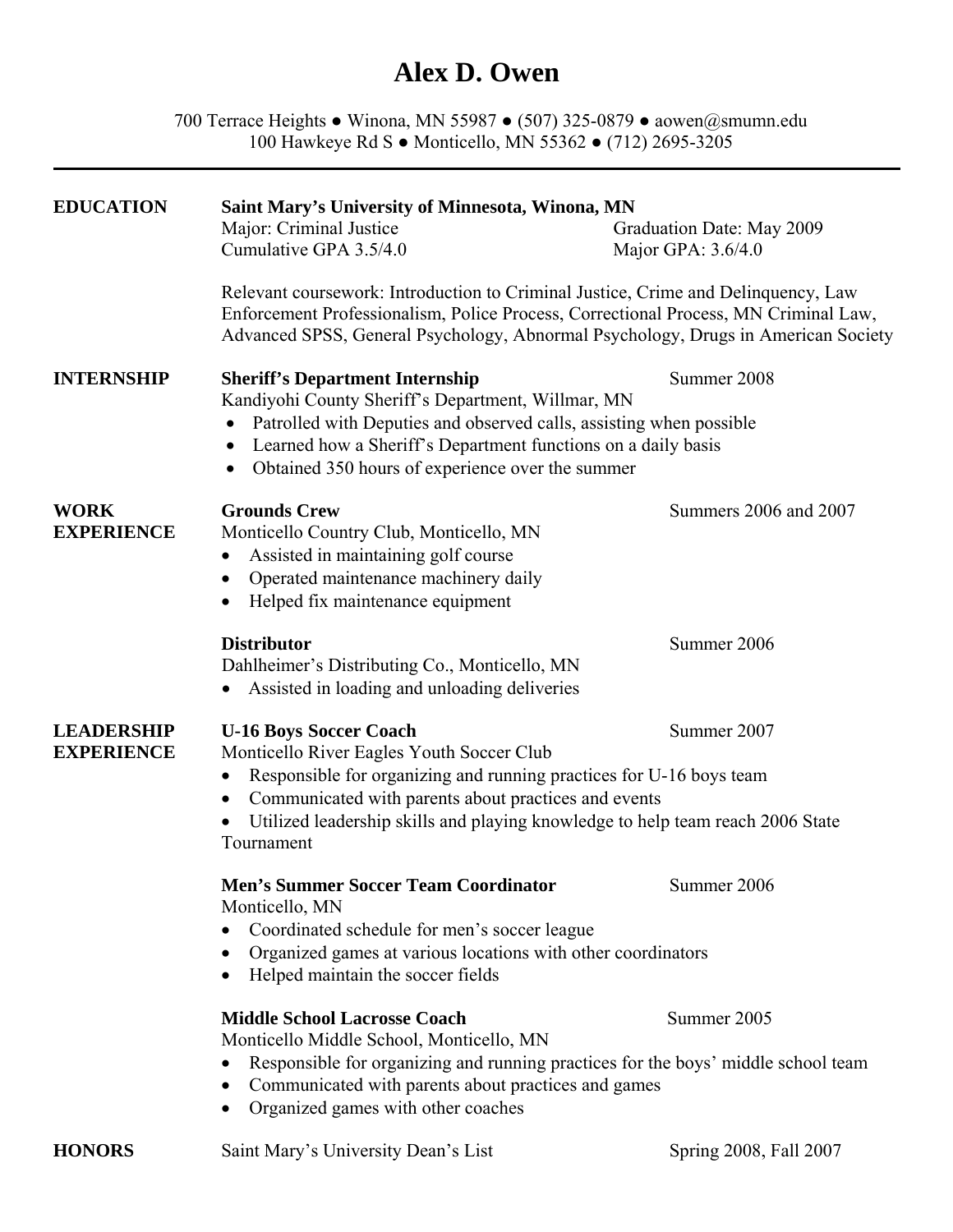### **EDUCATION**

**Saint Mary's University** Winona, MN Candidate for Bachelor of Arts Degree in Business May 2010 Concentration: Marketing Major GPA: 3.6/4.0 *Awards and Activities:* Dean's List, University Honors Program, Vice-President for Saint Mary's University PR/Business Club, Chamber Singers

### **EXPERIENCE**

### **Applebee's Restaurant Rochester, MN Rochester, MN**

*Waitress* January 2006 – Present

- Advise customers on menu selections based upon their likes and dislikes.
- Resolve all issues in designated section including opening and closings, table setup, and assured food storage at appropriate temperatures.
- Utilize suggestive selling for specialty alcohol and food promotions.
- **Process cash and credit transactions, calculating customer receipts to analyze percent allocation to** restaurant, hostesses, and bartenders.

### **Gap Incorporated Rochester, MN**

- Worked on selling floor as a part of sales team to meet daily sales goal.
- **Consistently increased customer sales through add-ons.**
- Directed customer complaints to appropriate department for satisfactory resolution.

### **M & M Dairy Bar** Lewiston, MN

- Served as first contact for Dairy Bar customers.
- Took accurate reservations, coordinated seating assignments, and operated cash register.
- Cooked and prepared food orders according to customer preference.

### **VOLUNTEER EXPERIENCE**

#### **Junior Achievement Academy Rochester, MN**

- Taught high school students business and leadership skills.
- Recognized at Financial Executives International annual banquet for participating with the program.

### **SKILLS/INTERESTS**

| <b>Computer Skills:</b> | Knowledge in Windows 95/98/ME, MS Word, MS PowerPoint |
|-------------------------|-------------------------------------------------------|
| <b>Language Skills:</b> | Conversational French, beginning Spanish              |
| Interests:              | Traveling, volleyball, piano, photography             |

### *References Furnished Upon Request*

*Sales Associate* May 2004 – August 2005

*Cook/Cashier* June 2003 – September 2004

*Volunteer Mentor*January – April 2005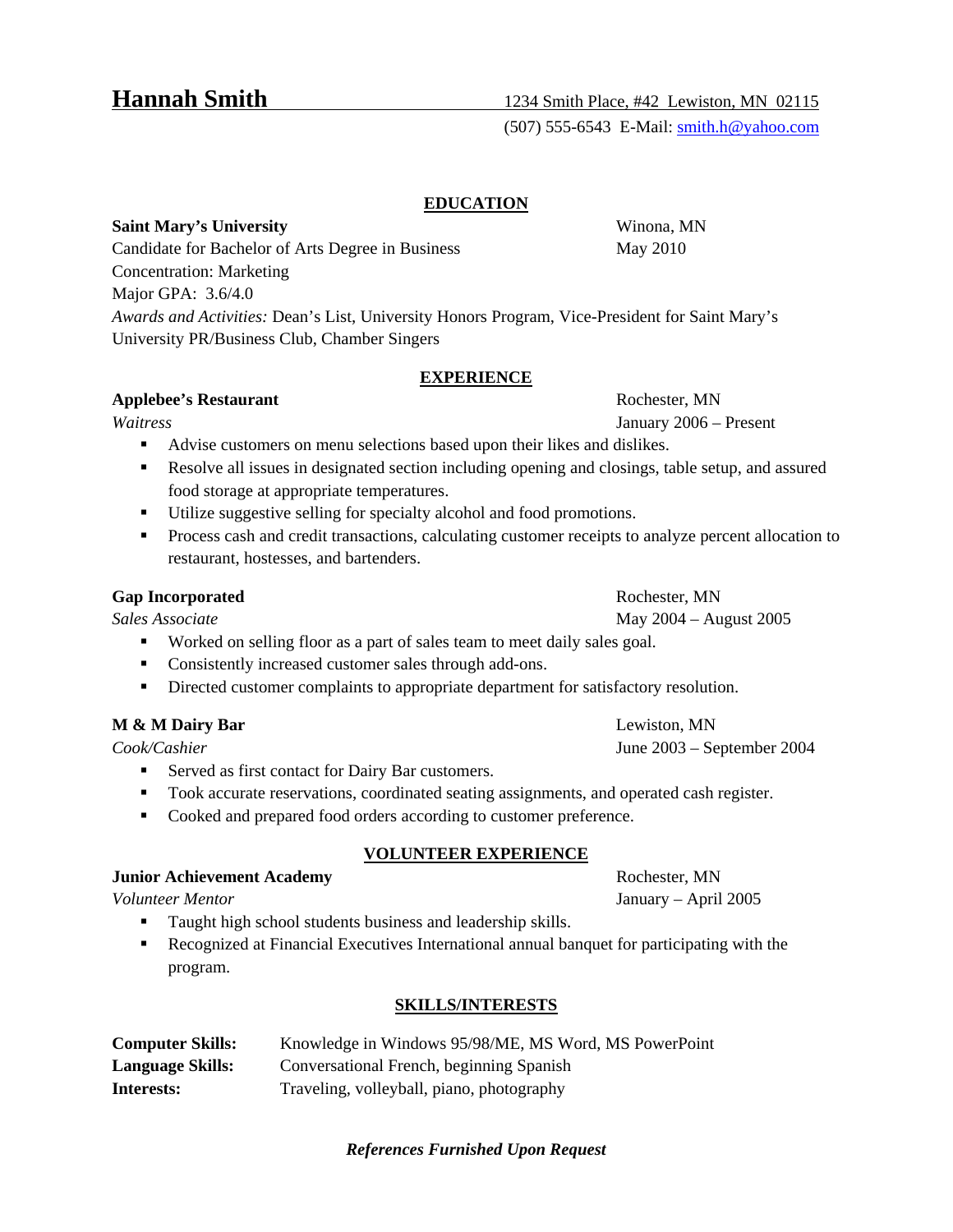|                                                                    |                                                                                                                     | <b>Steven A. Johnson</b>                                                                                                                                                     |                                                                                                     |
|--------------------------------------------------------------------|---------------------------------------------------------------------------------------------------------------------|------------------------------------------------------------------------------------------------------------------------------------------------------------------------------|-----------------------------------------------------------------------------------------------------|
| <b>CURRENT ADDRESS</b><br>263 Orrin St. Apt. B<br>Winona, MN 55987 |                                                                                                                     |                                                                                                                                                                              | PERMANENT ADDRESS<br>708 Suzanne Ct.<br>Spring Grove, IL 60081                                      |
| (815)-245-5159 - Cell<br>sajohnson@smumn.edu                       |                                                                                                                     |                                                                                                                                                                              | $(815)-675-0929$                                                                                    |
| <b>OBJECTIVE</b>                                                   |                                                                                                                     | To obtain a challenging position with hands on experience in a Public Relations field.                                                                                       |                                                                                                     |
| <b>PROFILE</b>                                                     | Very efficient and organized worker<br>Dedicated to completing tasks at hand                                        | Excellent communicator with great interpersonal skills<br>Member of the Public Relations/Business club at Saint Mary's University                                            |                                                                                                     |
| <b>EDUCATION</b>                                                   | Saint Mary's University of Minnesota, Winona MN<br><b>Bachelor of Arts Degree</b><br><b>Major: Public Relations</b> | Minor: Business                                                                                                                                                              | Anticipated Graduation May 2009                                                                     |
| <b>WORK</b>                                                        | Martam Construction Inc., Elgin, IL                                                                                 |                                                                                                                                                                              | Summer 2007                                                                                         |
| <b>EXPERIENCE</b>                                                  | <b>Administrative Assistant</b><br>management                                                                       | • Typed business letters to other companies informing them on project status                                                                                                 | • Responsible for time card management and worked with spreadsheets in relation to project          |
|                                                                    | • Assisted with road construction projects as needed                                                                | • Performed miscellaneous administrative duties and office work as required                                                                                                  |                                                                                                     |
|                                                                    | Mr. and Mrs. Spyra, Spring Grove, IL<br>Nanny                                                                       |                                                                                                                                                                              | Summers 2001 - 2006                                                                                 |
|                                                                    |                                                                                                                     | • Responsible of caring for four children ages 9 months to 10 years of age<br>• Disciplined and guided the children by showing them ethical values                           |                                                                                                     |
|                                                                    | • Communicated with parents on a daily basis                                                                        |                                                                                                                                                                              | • Responsible for planning activities for the children, cleaning the house and grocery shopping     |
|                                                                    | Saint Mary's University of MN, Winona, MN<br>Mail Room Clerk                                                        |                                                                                                                                                                              | August 2006 – December 2008                                                                         |
|                                                                    |                                                                                                                     | • Organized all mail and packages that were received by the University mail room<br>• Efficiently distributed mail to appropriate mail boxes for students, faculty and staff | • Communicated with students, faculty and staff regarding packages that need to be picked up        |
| <b>VOLUNTEER</b><br><b>EXPERIENCE</b>                              | Winona Community Center, Winona, MN<br>Worked with under-privileged children                                        |                                                                                                                                                                              | Fall 2005                                                                                           |
|                                                                    | St. Joseph Church, Richmond, IL<br>Leader                                                                           | at soup kitchens, assisted and helped Religion Education classes and was Youth Group                                                                                         | 2002-2006<br>Assisted the community in fun raisers, rummage sale and many other events, volunteered |
|                                                                    | Assisted in coaching younger girls softball                                                                         | Richmond Burton Baseball Association, Richmond, IL                                                                                                                           | Summers 2002-2004                                                                                   |
| <b>COMPUTER</b><br><b>SKILLS</b>                                   |                                                                                                                     |                                                                                                                                                                              | Experienced with Microsoft Word, Microsoft Excel and Microsoft Power Point, WPM: 50-55              |
| <b>REFERENCES</b>                                                  | Available upon request                                                                                              |                                                                                                                                                                              |                                                                                                     |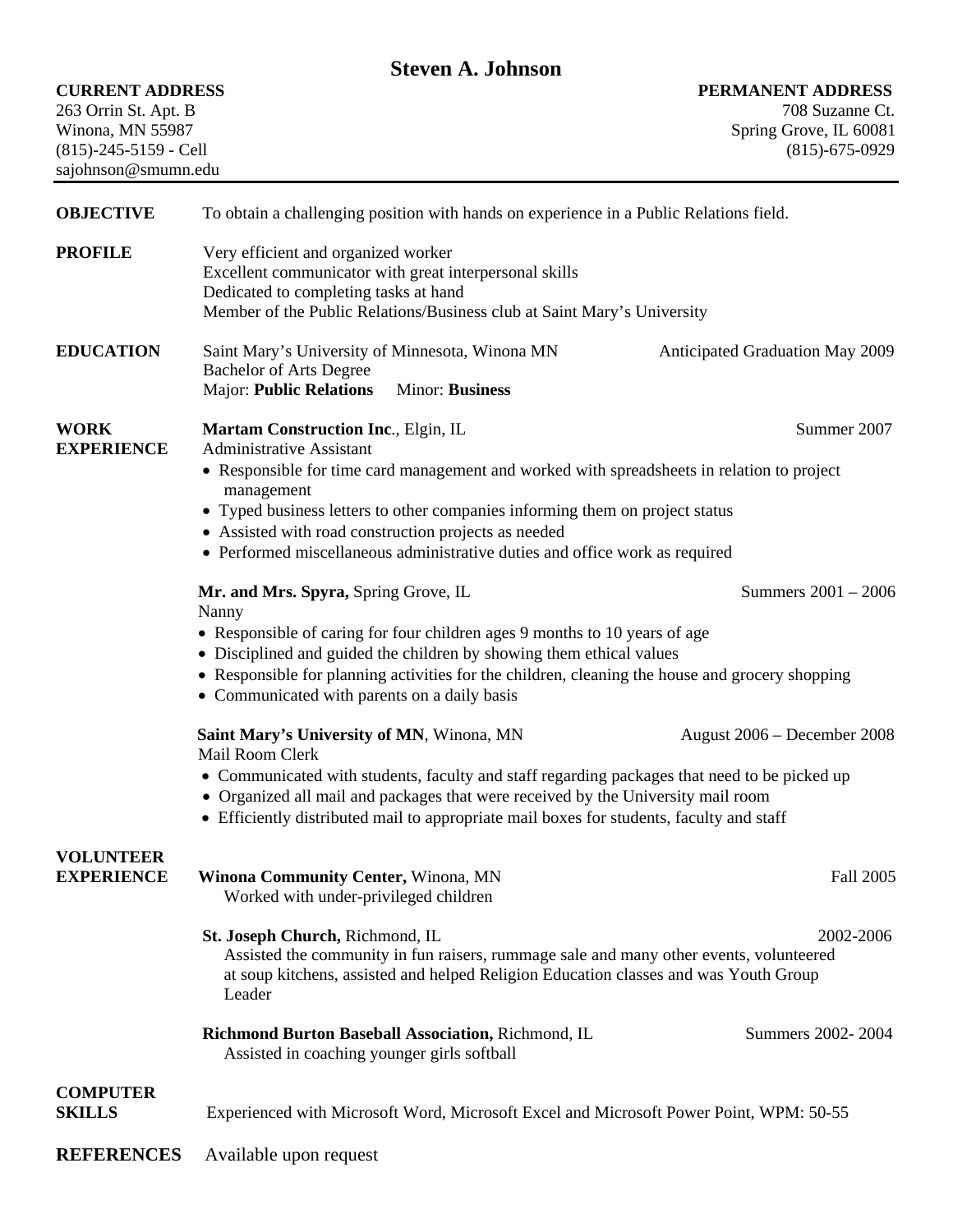**Current Address Permanent Address**  700 Terrace Heights #1357 910 Treeline Road Winona, MN 55987 Meadowlands, MN 55765 (507) 457-7897 (981) 425-2222 jmhill@smumn.edu

### **OBJECTIVE**

To secure an internship that combines journalism and athletics.

### **QUALIFICATIONS**

Excellent writing and reporting skills Dedication and focus to given tasks Personal initiative and interpersonal skills

### **EDUCATION**

Bachelor of Arts, Saint Mary's University of Minnesota, Winona, MN Anticipated Graduation May 2008 Major: Public Relations GPA 3.4/4.0

### **WORK EXPERIENCE**

**Technician Assistant,** Saint Mary's University of Minnesota, Winona MN August 2005-Present

- Communicate with university faculty, staff and students regarding technical issues
- Help troubleshoot and resolve computer problems
- Assist in reconfiguring/rebooting computers

**Maintenance Crew, Saint Mary's University of Minnesota, Winona MN Summer 2006** Summer 2006

- Set up and tear down of tables and chairs for various occasions on campus
- Performed custodial duties and responsibilities as assigned

### **Cabin Counselor,** Catholic Youth Camp, McGregor MN Summer 2004

- Supervised up to 16 youth for six days at a time
- Developed and maintained individual and group trust with other staff members
- Provided emotional support and assistance to youth

### **Sales Clerk/Bridal Consultant, Brides by DeBora Rachelle, Duluth MN December 2003-March 2004**

- Receptionist/answered phones, called in and received orders
- Assisted customers in wedding preparation, selection and fitting of attire
- Handled monetary transactions daily
- Followed up on previous purchases and orders

### **Crew Member/Trainer,** McDonald's Corporation, Hibbing MN March 2002-June 2004

- Trained and supervised new employees
- Administered cashier, grill, drive-thru, lobby, assembly of food
- Participated in trainer meetings

## **COMMUNITY INVOLVEMENT/VOLUNTEER WORK**<br>College College

Colleges Against Cancer Public Relations Committee Yearbook Committee/Photographer **Public Relations/Business Club** Public Relations/Business Club Habitat For Humanity Big Brothers Big Sisters of Greater Winona Religious Education Teacher **Humane Society Humane Society** Church Newsletter Contributor

### **COMPUTER SKILLS**

Experienced with Microsoft Office: Power Point, Word, & Excel, Adobe Photoshop, InDesign & Illustrator Data entry: >360 keystrokes/minute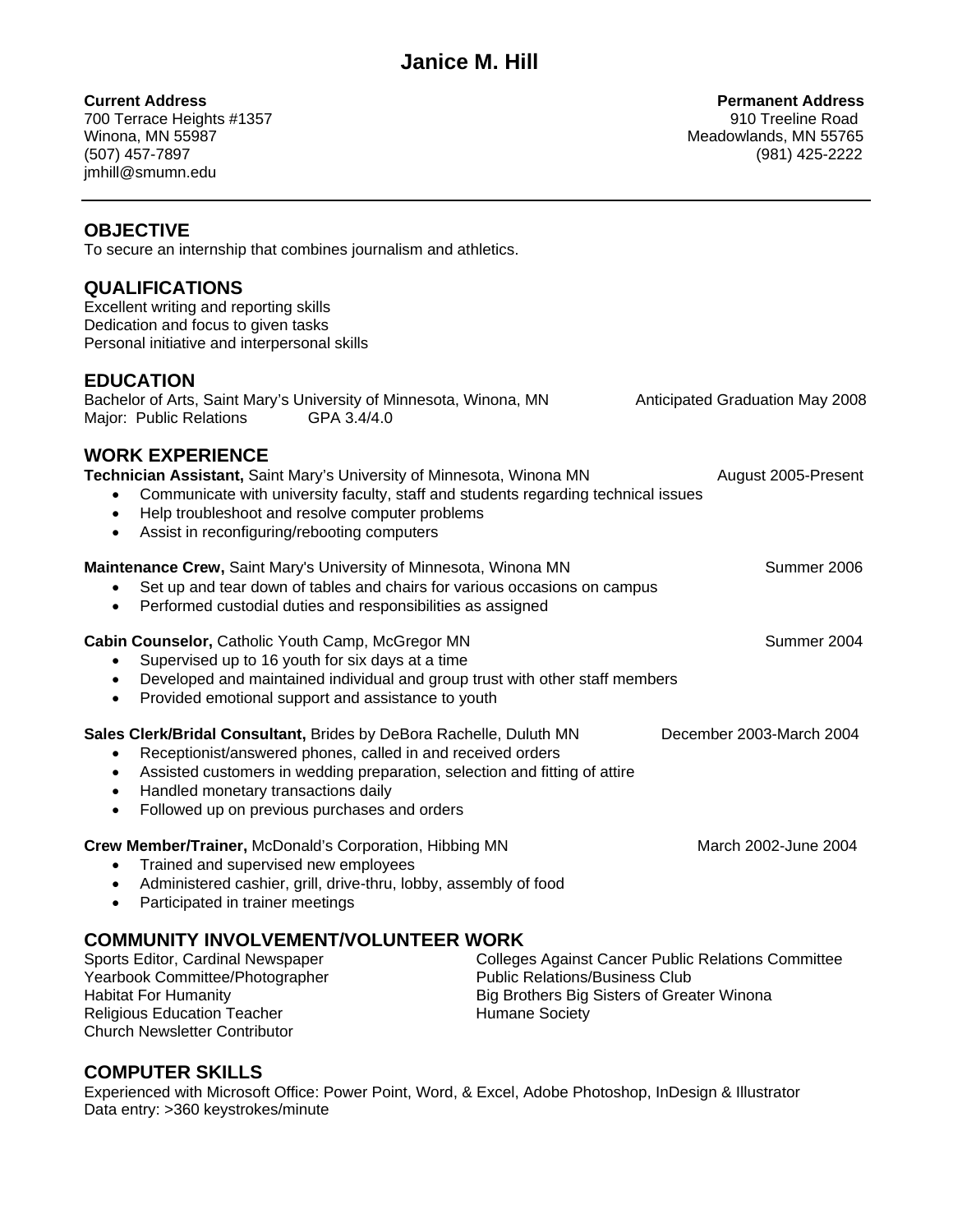### **Adam J. Looking**

850 Main Street, Winona, MN 55987 (507) 454-1478 alooking@smumn.edu

### **CAREER OBJECTIVE**

To secure an entry-level position in a human services agency utilizing leadership, communication, and organizational abilities.

### **EDUCATION**

### **Bachelor of Arts in Human Services**, May 2009

Saint Mary's University of Minnesota, Winona, MN GPA 3.3/4.0

### **SKILLS PROFILE**

### **Leadership**

- Trained and oversaw 5 food service employees for Chartwells Food Services.
- Supervised 15 youth group events through local church.
- Developed and maintained individual and group confidentiality and trust with 50 crisis center clients.
- Led weekly bible study sessions.

### **Organization**

- Purchased and received food items and prepared employee work schedules for Chartwells Food Services.
- Coordinated youth group events and bible study sessions.
- Documented client notes in prompt and accurate manner for crisis center.

### **Communication**

- Provided emotional support and assistance and made appropriate referrals for the crisis center.
- Evaluated and provided clear written and oral feedback for employee evaluations.
- Effectively promoted youth group events and increased participation by twenty percent.

### **HONORS AND AWARDS**

- Dean's List  $(2007 2009)$
- Phi Kappa Phi National Honor Society (2006 2009)
- Golden Key National Honor Society

### **ACTIVITIES**

- **Leader of Youth Group**, St. Mary's Church, Winona, MN
- **Volunteer Advocate**, Crisis Center, La Crosse, WI
- **Bible Study Leader**, St. Mary's Church, Winona, MN

### **WORK EXPERIENCE**

- **Food Service Supervisor,** Chartwells Food Service, St. Mary's University of Minnesota, Winona, MN, 2006 – present
- **Landscaper,** Total Lawn Service, Minneapolis, MN, Summer 2004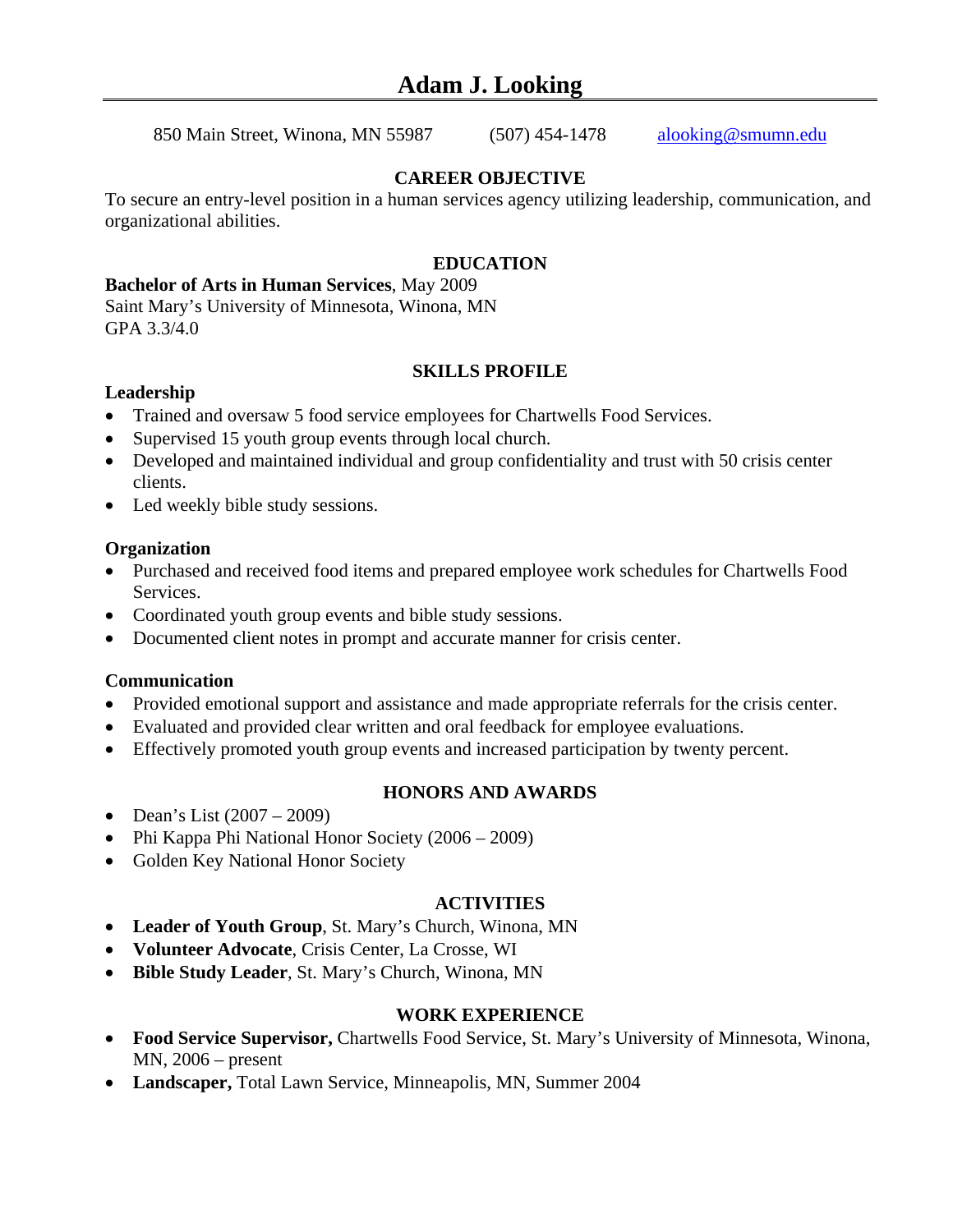### **Mary L. Brown**

1991 County Road 10 Chatfield, MN 55923 (507) 898-3952 mbrown@smumn.edu

| <b>Profile</b>                        | Highly motivated, resourceful leader with creative and innovative ideas<br>Team player with an assertive and confident personality<br>Strong work ethic accompanied by a drive for excellence<br>Outstanding communication and interpersonal skills<br>Exceptional versatility and adaptability                                                                                                                                                                                                                                                                                                                                     |                                                          |
|---------------------------------------|-------------------------------------------------------------------------------------------------------------------------------------------------------------------------------------------------------------------------------------------------------------------------------------------------------------------------------------------------------------------------------------------------------------------------------------------------------------------------------------------------------------------------------------------------------------------------------------------------------------------------------------|----------------------------------------------------------|
| <b>Education</b>                      | Bachelor of Arts, Saint Mary's University Winona, MN<br>Major: Business Management: Entrepreneurship Major GPA: 3.6/4.0<br>Major: Marketing Major GPA: 3.6/4.0<br>Dean's List                                                                                                                                                                                                                                                                                                                                                                                                                                                       | Expected May 2008                                        |
|                                       | <b>University of Saint Thomas St. Paul, MN</b><br><b>General Education</b>                                                                                                                                                                                                                                                                                                                                                                                                                                                                                                                                                          | 2004-2005                                                |
| <b>Marketing</b><br><b>Experience</b> | <b>Marketing/Sales Intern</b><br>Mark It! Advertising, Rochester, MN<br>Develop marketing plans and presentations for clients through research analysis<br>$\bullet$<br>Assist in compiling leads for potential cliental by cold calling and networking<br>Observed creative processes including graphic design, television production, and web design                                                                                                                                                                                                                                                                              | October 2006-Present                                     |
| <b>Other</b><br><b>Experience</b>     | <b>Production Planning</b><br>Valley Design, Inc., Fountain, MN<br>Entered job orders and worked with product prints to organize job processes<br>$\bullet$<br>Managed shipping and receiving logs, order acknowledgements and scheduled off-sight<br>٠<br>production<br>Assisted in cycle counting, end of the year inventory and inventory adjustments                                                                                                                                                                                                                                                                            | Summer 2006                                              |
|                                       | <b>Receptionist/Office Assistant</b><br>Valley Design, Inc., Fountain, MN<br>Transferred calls to specific departments and worked on various office tasks<br>$\bullet$<br>Entered invoices and purchase orders into company data program Macola<br>Filed customer orders and information and managed customer product and price catalog<br>request<br><b>Cashier/Sales Representative</b><br>Chosen Valley Threads, Chatfield, MN<br>Assisted customer with questions and advice about orders<br>$\bullet$<br>Managed incoming inventory and cashier<br>$\bullet$<br>Assisted with city sponsored events and other special projects | June 1998–September 2006<br>September 2003-February 2004 |
| Computer<br><b>Skills</b>             | Familiar with IBM and Macintosh computers<br>Experienced with Microsoft Word, Microsoft Excel, Microsoft Power Point, Macola<br>Database Software                                                                                                                                                                                                                                                                                                                                                                                                                                                                                   |                                                          |
| <b>References</b>                     | Available upon request                                                                                                                                                                                                                                                                                                                                                                                                                                                                                                                                                                                                              |                                                          |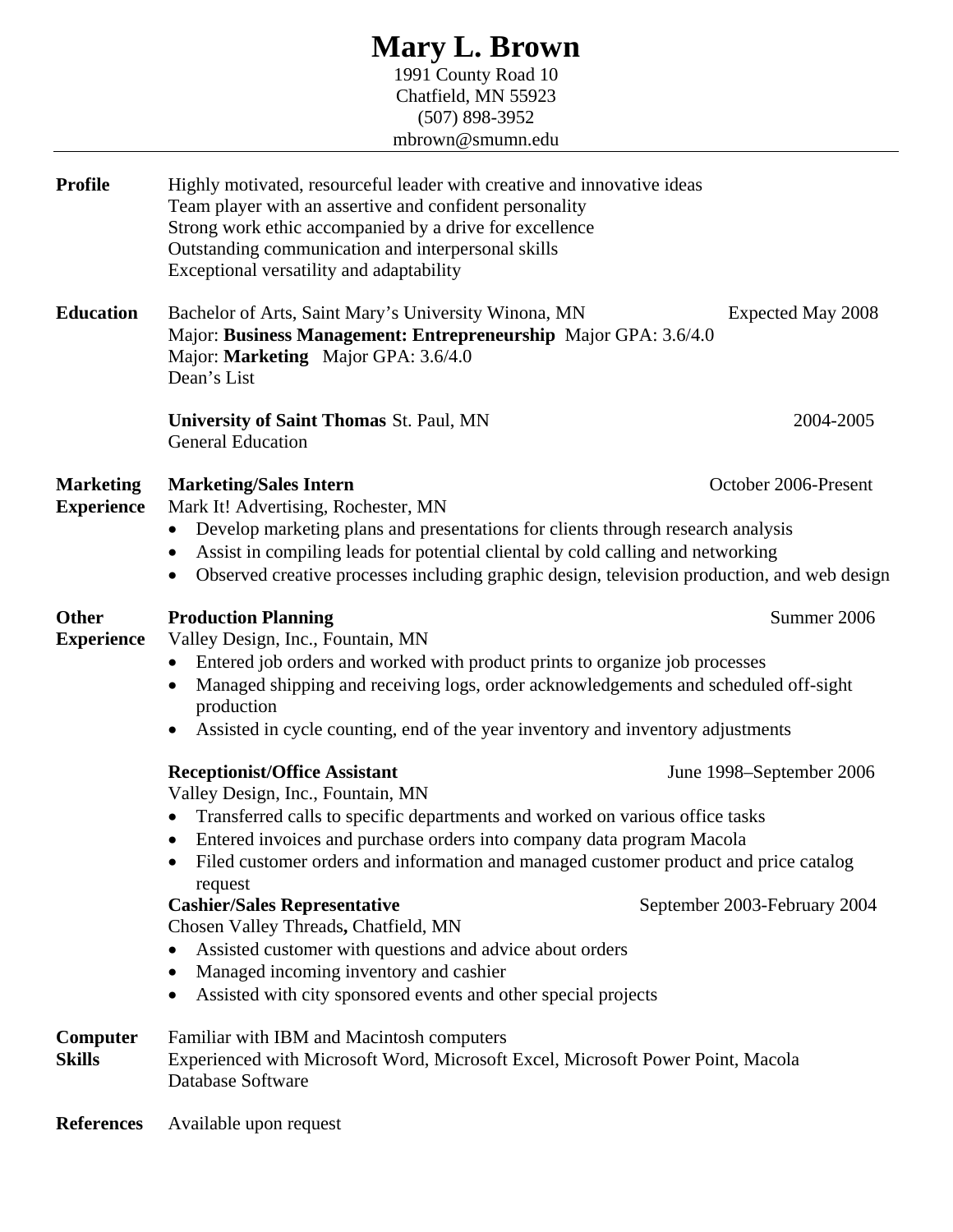**Current:** Permanent:<br>700 Terrace Heights #000 365 Main Street 700 Terrace Heights #000<br>Winona, MN 55987 (507) 457-0000 (651) 323-1111 ssopho@smumn.edu

Woodbury, MN 55112

# Sophie M. Sophomore

| <b>Objective</b>  | To obtain a summer internship in the accounting field.                                                                                                                                                                         |
|-------------------|--------------------------------------------------------------------------------------------------------------------------------------------------------------------------------------------------------------------------------|
| <b>Education</b>  | Saint Mary's University of Minnesota<br>Winona, MN<br>Anticipated graduation May 2010<br>Major: Accounting<br>Minor: Spanish                                                                                                   |
| <b>Courses</b>    | <b>Accounting Principles</b><br><b>Principles of Microeconomics</b><br><b>Federal Tax</b><br><b>Principles of Management</b><br><b>Business Law I</b><br>Intermediate Accounting I                                             |
| <b>Experience</b> | Green Mill, Winona, MN<br>Hostess/Waitress, 9/08 - present<br>Served as first contact for restaurant customers. Provided excellent<br>service to customers. Took accurate reservations and coordinated<br>seating assignments. |
|                   | Wet and Wild Swim Club, Woodbury, MN<br>Life Guard, Summers 2005 - 2008<br>Promoted to head lifeguard. Supervised 500 patrons daily. Taught<br>swimming lessons to children, ages $3 - 10$ years.                              |
|                   | Woodbury High School Yearbook, Woodbury, MN<br>Editor, 9/03 - 6/04<br>Edited yearbook with circulation of 1500. Supervised 2 section editors.                                                                                  |
| <b>Activities</b> | Big & Little Pals<br>Volunteer, Habitat for Humanity<br>Saint Mary's Choir<br>Spanish Club                                                                                                                                     |
| <b>Skills</b>     | Proficient with Word, PowerPoint, Excel, Access<br>Working knowledge of Spanish<br>Trained in CPR, first aid and life guarding                                                                                                 |
| <b>References</b> | Available upon request.                                                                                                                                                                                                        |